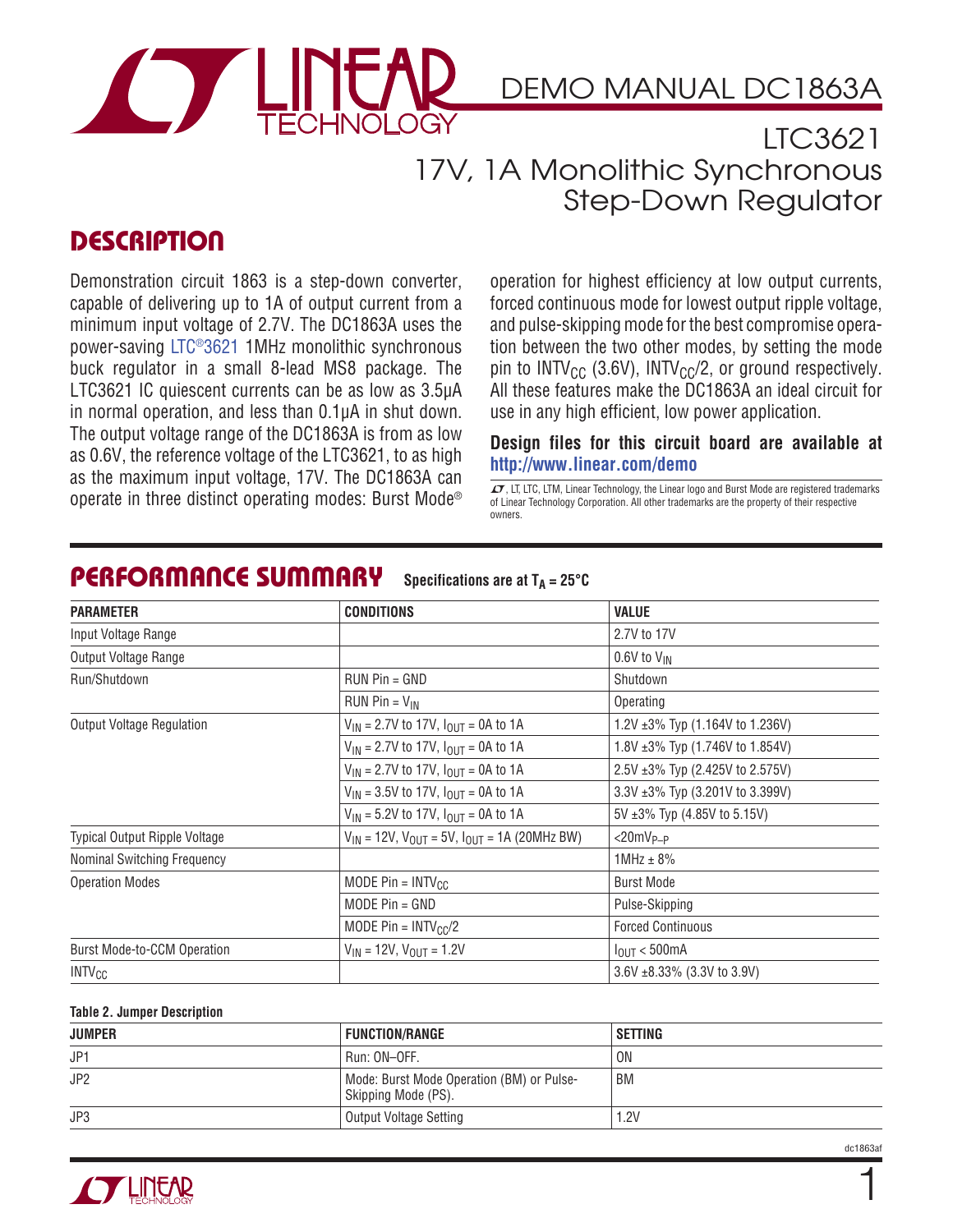## **QUICK START PROCEDURE**

Demonstration Circuit 1863 is easy to set up to evaluate the performance of the LTC3621. For proper measurement equipment configuration, set up the circuit according to the diagram in Figure 1. Before proceeding to test, check that the shunts are inserted into the correct locations: 1.2V position of the output voltage header JP3, into the BM (Burst Mode operation) position of MODE header JP2, and into the ON position of RUN header JP1.

When measuring the input or output voltage ripple, care must be taken to avoid a long ground lead on the oscilloscope probe. Measure the input or output voltage ripple by touching the probe tip directly across the VIN or VOUT and GND terminals. See Figure 2 for proper scope probe measurement technique.

With the DC1863 set up according to the proper measurement configuration and equipment in Figure 1, apply 5V at VIN (Do not hot-plug VIN or increase VIN over the rated maximum supply voltage of 17V, or the part may be damaged.). Measure VOUT; it should read 1.2V (If desired, the quiescent current of the circuit can be monitored now by swapping the shunt in header JP1 into the OFF position). The output voltage should be regulating. Draw 500mA out of the output and measure VOUT—it should measure 1.2V ±2% (1.176V to 1.224V). Verify the switching frequency is between 920kHz and 1.08MHz  $(T = 1.08 \mu s$  and 926ns), and that the switch node waveform is rectangular in shape.

Vary the input voltage from 2.7V to 17V and the load current from 0 to 1A. VOUT should regulate around 1.2V ±3% (1.164V to 1.236V). Measure the output ripple voltage; it should measure less than 20mV AC.

Set the input voltage to 12V and the output current to than 100mA. Observe the Burst Mode operation at the switch node (the pad of the inductor opposite from the output), and measure the output ripple voltage. It should measure less than 100mV. Change the shunt position on the MODE header from BM to PS (pulse-skipping mode) and observe the voltage waveform at the switch pins. To achieve forced continuous operation, insert two 100k resistors at the pads for R1 and R2. These resistors develop a voltage of  $INTV_{CC}/2$  at the mode pin, which is the voltage setting for forced continuous operation.

Insert the JP1 shunt into the OFF position and move the shunt in the 1.2V output JP3 header into any of the remaining output voltage option headers: 1.8V (JP4), 2.5V (JP5), 3.3V (JP6) or 5V (JP7). Just as in the 1.2V VOUT test, the output voltage should read  $V_{\text{OUT}}$   $\pm$ 2% tolerance under static line and load conditions and  $\pm 1\%$  tolerance under dynamic line and load conditions (±3% total). Also, the circuit switch operation in Burst or pulse-skipping mode will remain the same. There is an extra output voltage header, JP8, to allow the user to easily set the output to their desired value

When finished, turn off the circuit by inserting the shunt in header JP1 into the OFF position.



**Figure 1. Proper Equipment Measurement Setup**



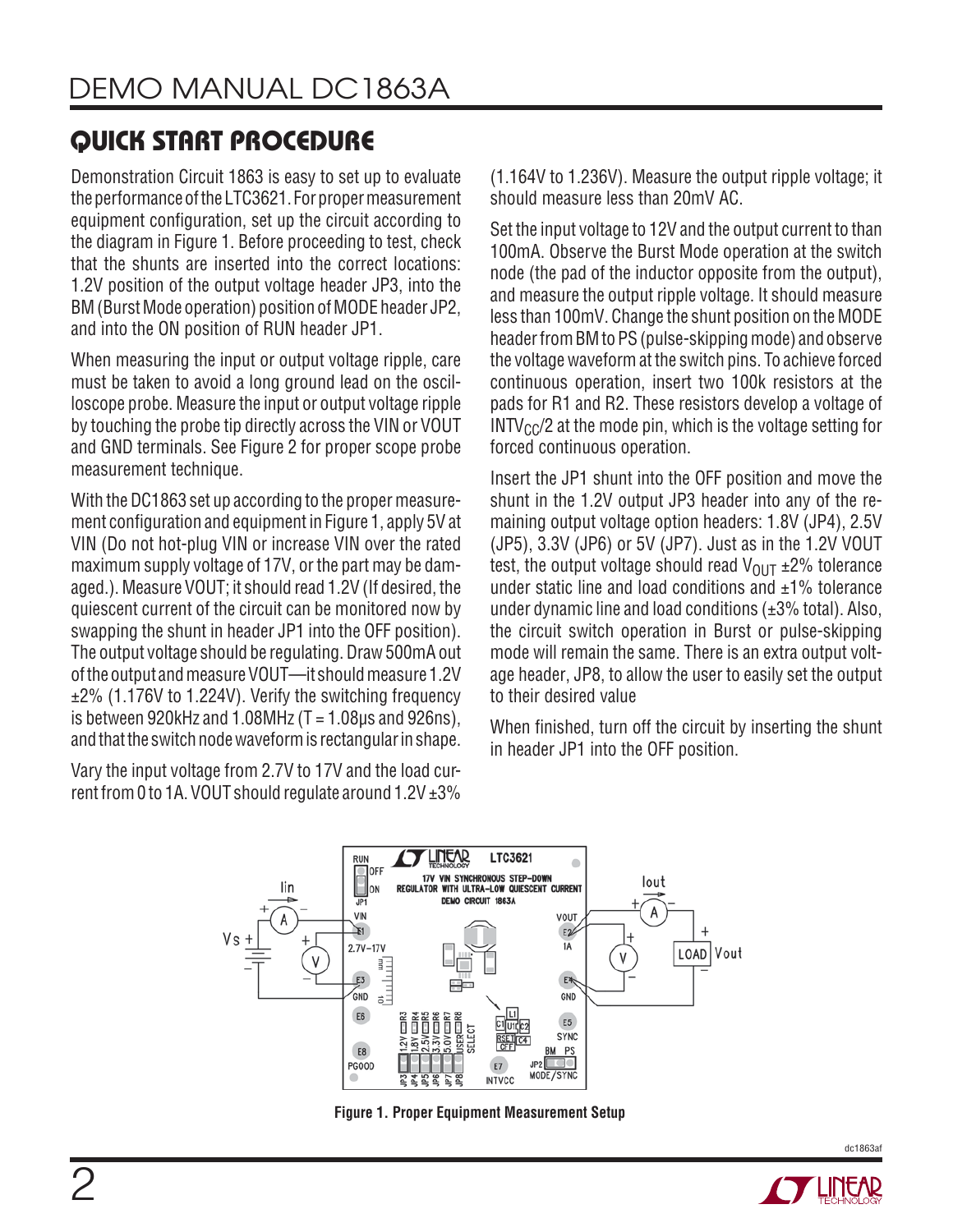### **QUICK START PROCEDURE**



**Figure 2. Measuring Input or Output Ripple**

## **EFFICIENCY DATA**





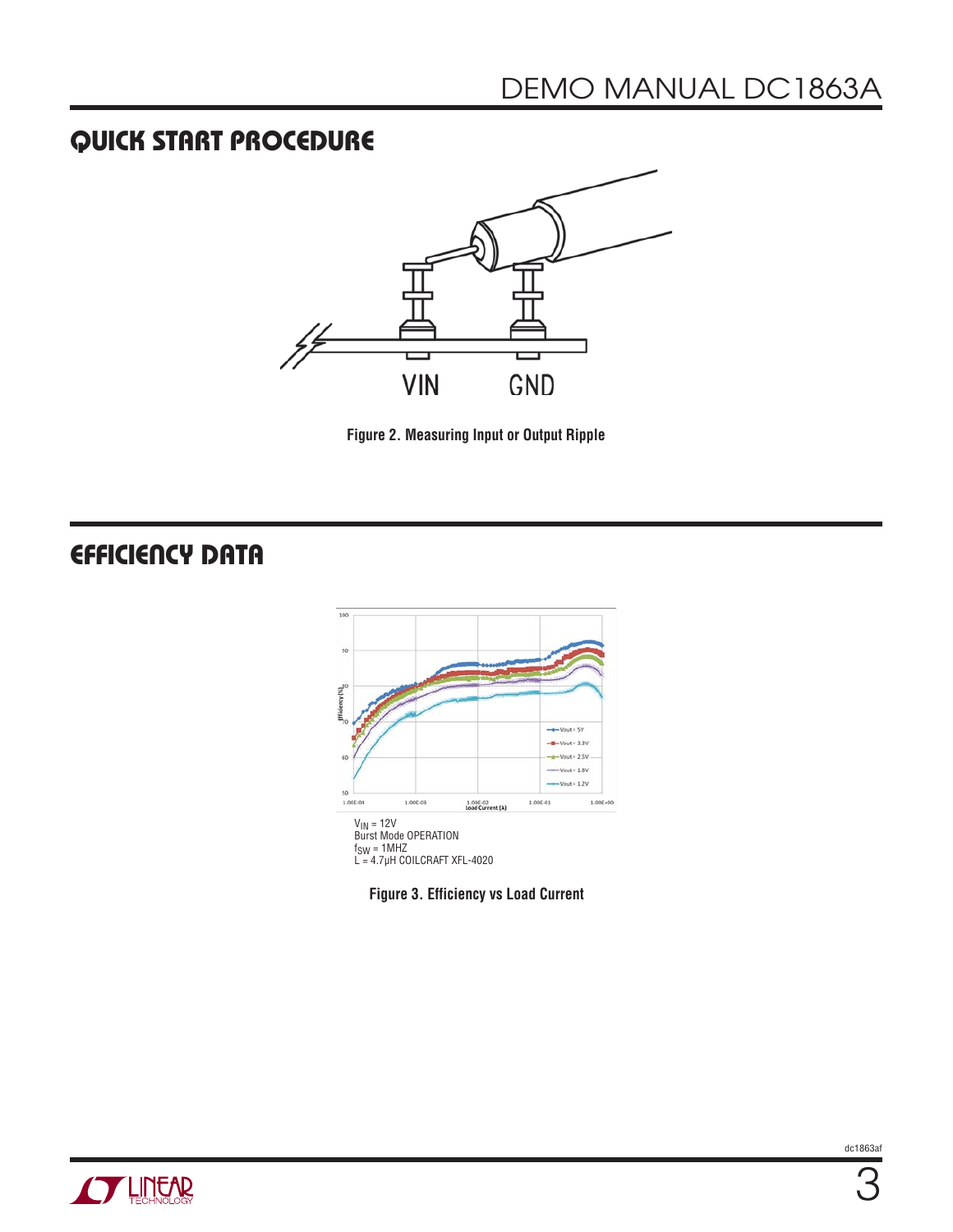### **LOAD STEP RESPONSE WAVEFORMS**







**Figure 5** 







dc1863af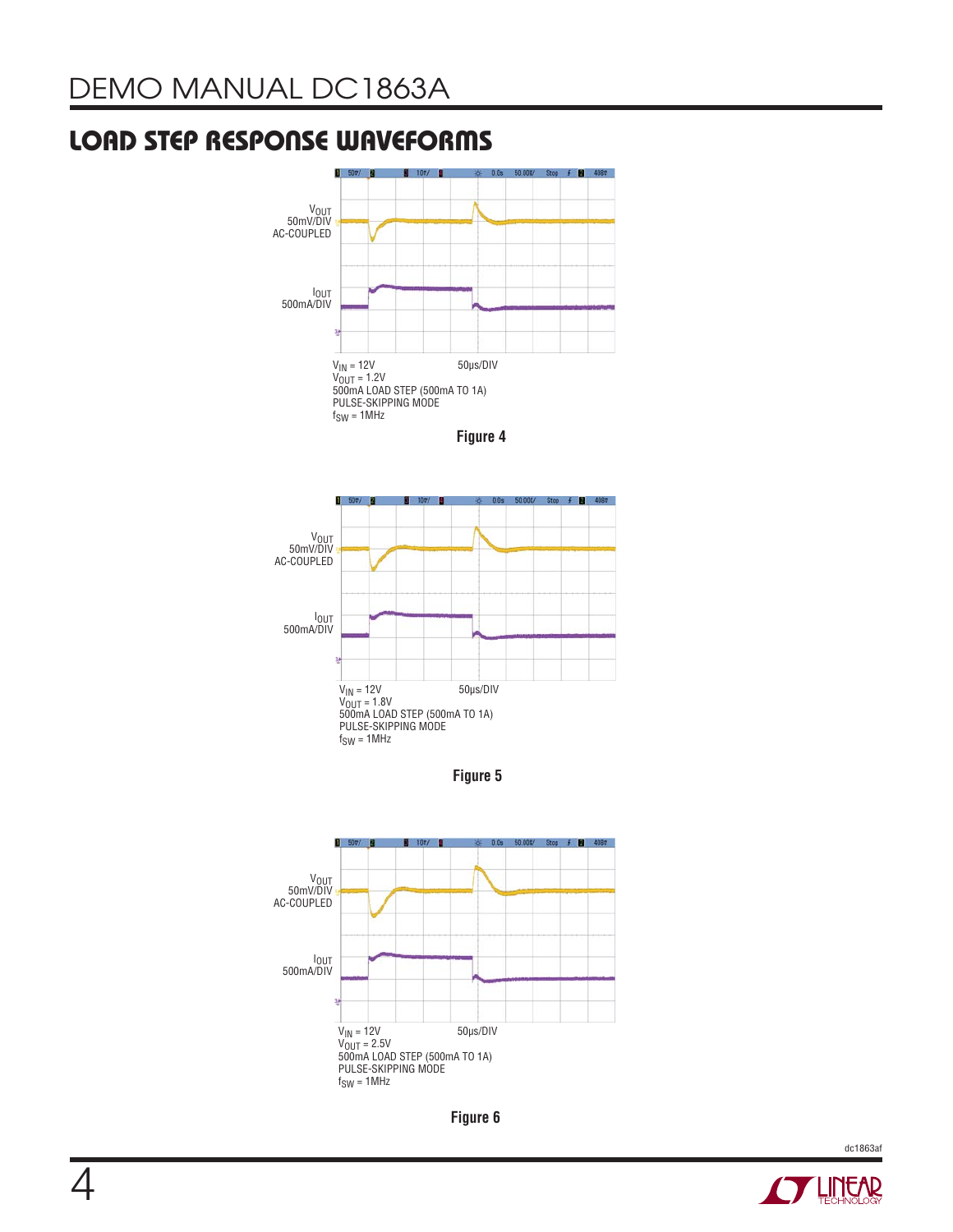### **LOAD STEP RESPONSE WAVEFORMS**









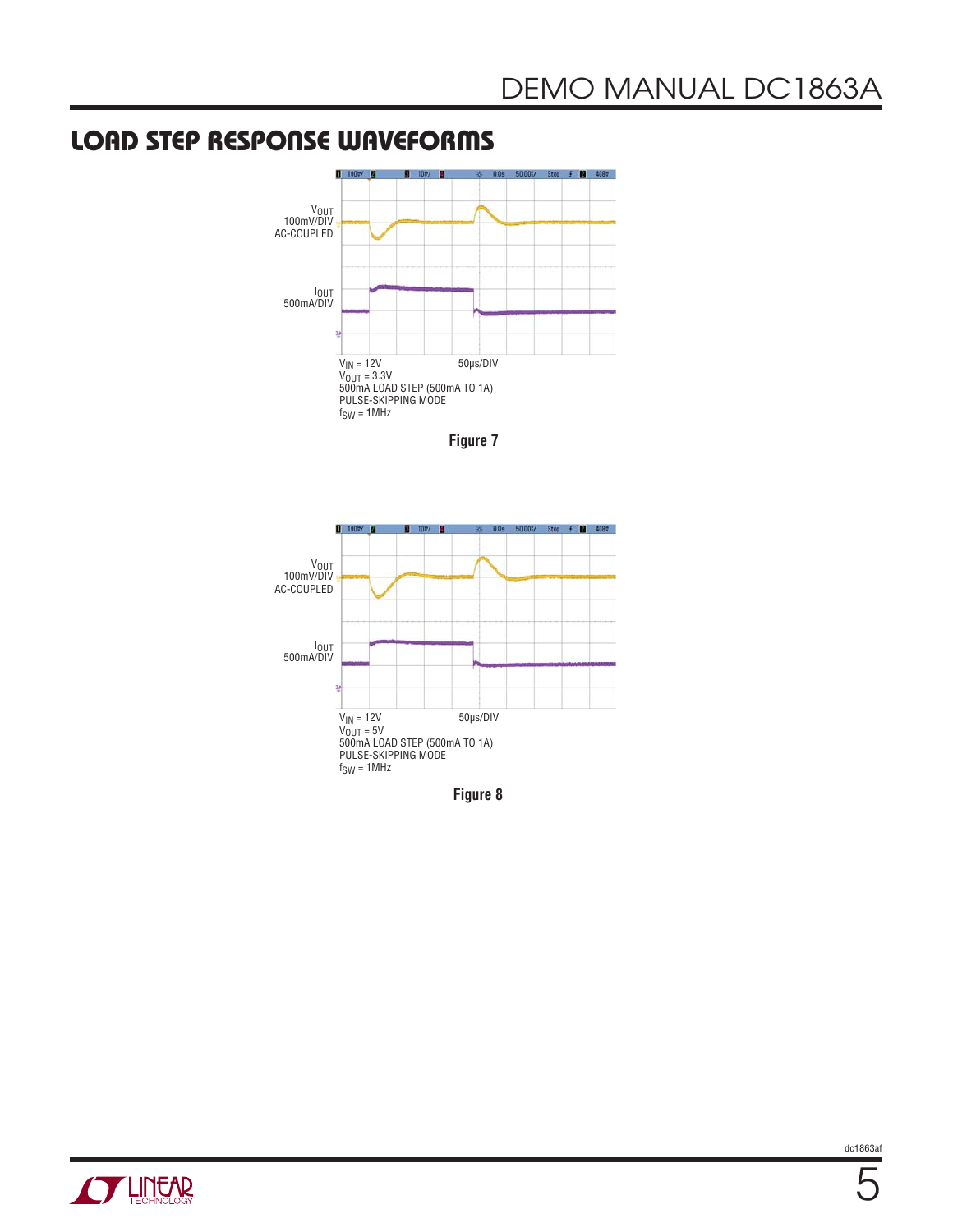### **PARTS LIST**

| <b>ITEM</b>                                     | QTY            | <b>REFERENCE</b>                | <b>PART DESCRIPTION</b>                  | <b>MANUFACTURER/PART NUMBER</b>  |  |
|-------------------------------------------------|----------------|---------------------------------|------------------------------------------|----------------------------------|--|
| <b>Required Circuit Components</b>              |                |                                 |                                          |                                  |  |
|                                                 |                | <b>CFF</b>                      | CAP., X7R, 22pF, 50V, 0402               | AVX 04025A220KAT                 |  |
| $\overline{c}$                                  |                | C <sub>1</sub>                  | CAP., X5R, 10µF, 25V, 10%, 1206          | AVX 12063D106KAT                 |  |
| 3                                               | $\overline{2}$ | C <sub>2</sub> , C <sub>3</sub> | CAP., X5R, 22µF, 25V, 10%, 1206          | AVX 12063D226KAT                 |  |
| 4                                               |                | C4                              | CAP., X5R, 1µF, 6.3V, 20%, 0402          | TDK, C1005X5R0J105M              |  |
| 5                                               |                | L1                              | IND., FIXED INDUCTOR, 4.7µH              | COILCRAFT XFL4020-472MEB         |  |
| 6                                               | $\overline{2}$ | R3, Rset                        | RES., CHIP, 619k, 1%, 0402               | VISHAY CRCW0402619KFKED          |  |
| $\overline{7}$                                  |                | U1                              | LTC3621EMS8E, MS8 PACKAGE, 8-LEAD, MSOP  | LINEAR TECH. LTC3621EMS8E#PBF    |  |
| <b>Additional Demo Board Circuit Components</b> |                |                                 |                                          |                                  |  |
| 1                                               |                | C <sub>1</sub> A                | CAP., X5R, 8.2µF 20V, SIZE B2, 3528-7343 | SANYO 20TQC8R2M                  |  |
| $\overline{2}$                                  | $\mathbf{0}$   | R1, R2 OPT                      | RES., CHIP, 0402                         |                                  |  |
| 3                                               |                | Rpgood                          | RES., CHIP, 100k, 1%, 0402               | VISHAY CRCW0402100K0FKED         |  |
| 4                                               |                | R4                              | RES., CHIP, 309k, 1%, 0402               | VISHAY CRCW0402309KFKED          |  |
| 5                                               | 1              | R <sub>5</sub>                  | RES., CHIP, 196k, 1%, 0402               | VISHAY CRCW0402196KFKED          |  |
| 6                                               |                | R <sub>6</sub>                  | RES., CHIP, 137k, 1%, 0402               | VISHAY CRCW0402137KFKED          |  |
| $\overline{7}$                                  |                | R <sub>7</sub>                  | RES., CHIP, 84.5k, 1%, 0402              | VISHAY CRCW040284K5FKED          |  |
| 8                                               | $\Omega$       | R8 OPT                          | RES., CHIP, 0402                         |                                  |  |
| <b>Hardware</b>                                 |                |                                 |                                          |                                  |  |
|                                                 | 8              | $E1-E8$                         | TESTPOINT, TURRET, 0.095"                | MILL-MAX 2501-2-00-80-00-00-07-0 |  |
| 2                                               | $\overline{2}$ | JP1, JP2                        | 2MM SINGLE ROW HEADER, 3-PIN             | SULLINS NRPN031PAEN-RC           |  |
| 3                                               | 6              | JP3-JP8                         | 2MM SINGLE ROW HEADER, 2-PIN             | SULLINS NRPN021PAEN-RC           |  |
| 4                                               | 3              | JP1-JP3                         | <b>SHUNT</b>                             | SAMTEC 2SN-BK-G                  |  |

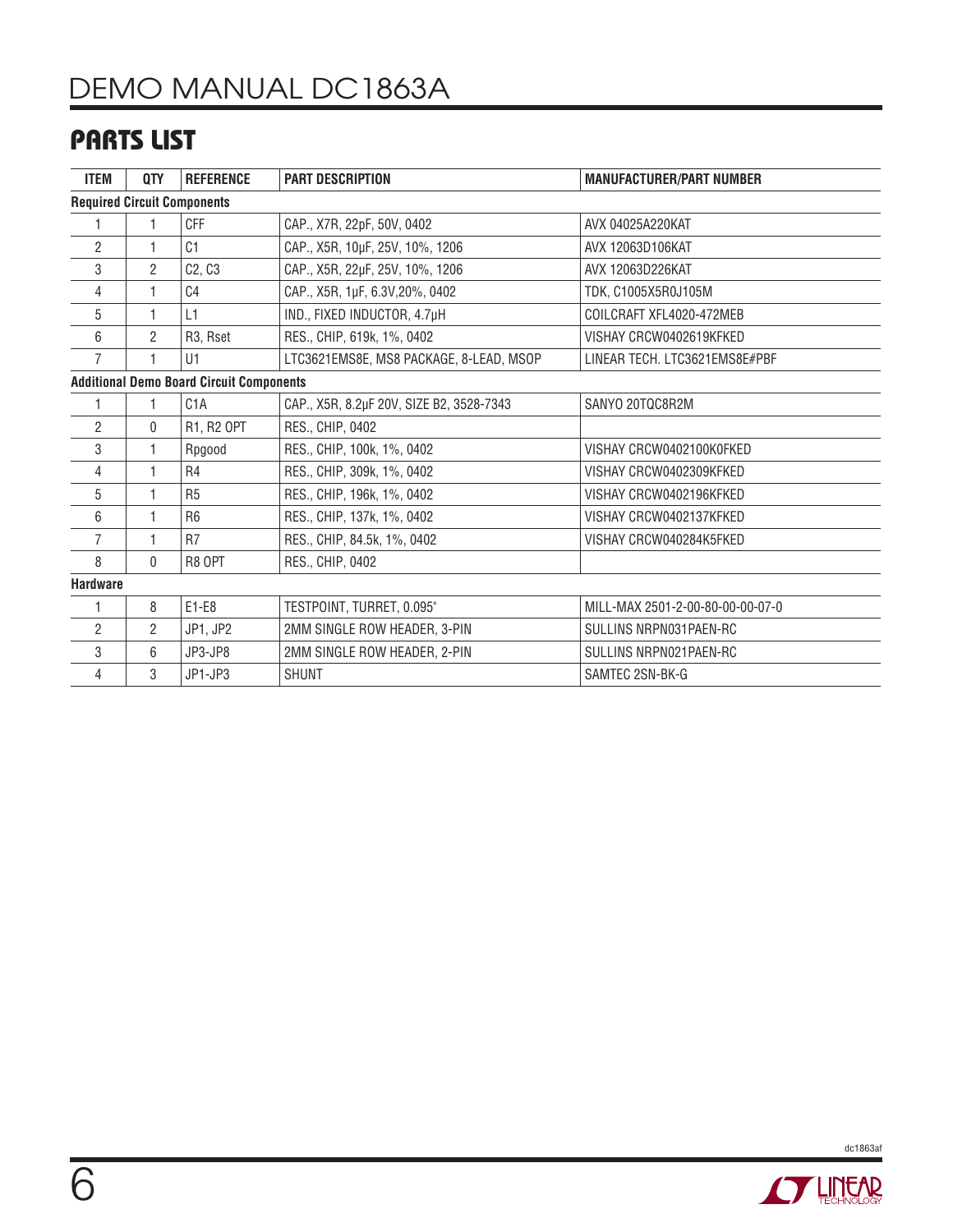#### **SCHEMATIC DIAGRAM**





Information furnished by Linear Technology Corporation is believed to be accurate and reliable. However, no responsibility is assumed for its use. Linear Technology Corporation makes no representation that the interconnection of its circuits as described herein will not infringe on existing patent rights. dc1863af

7